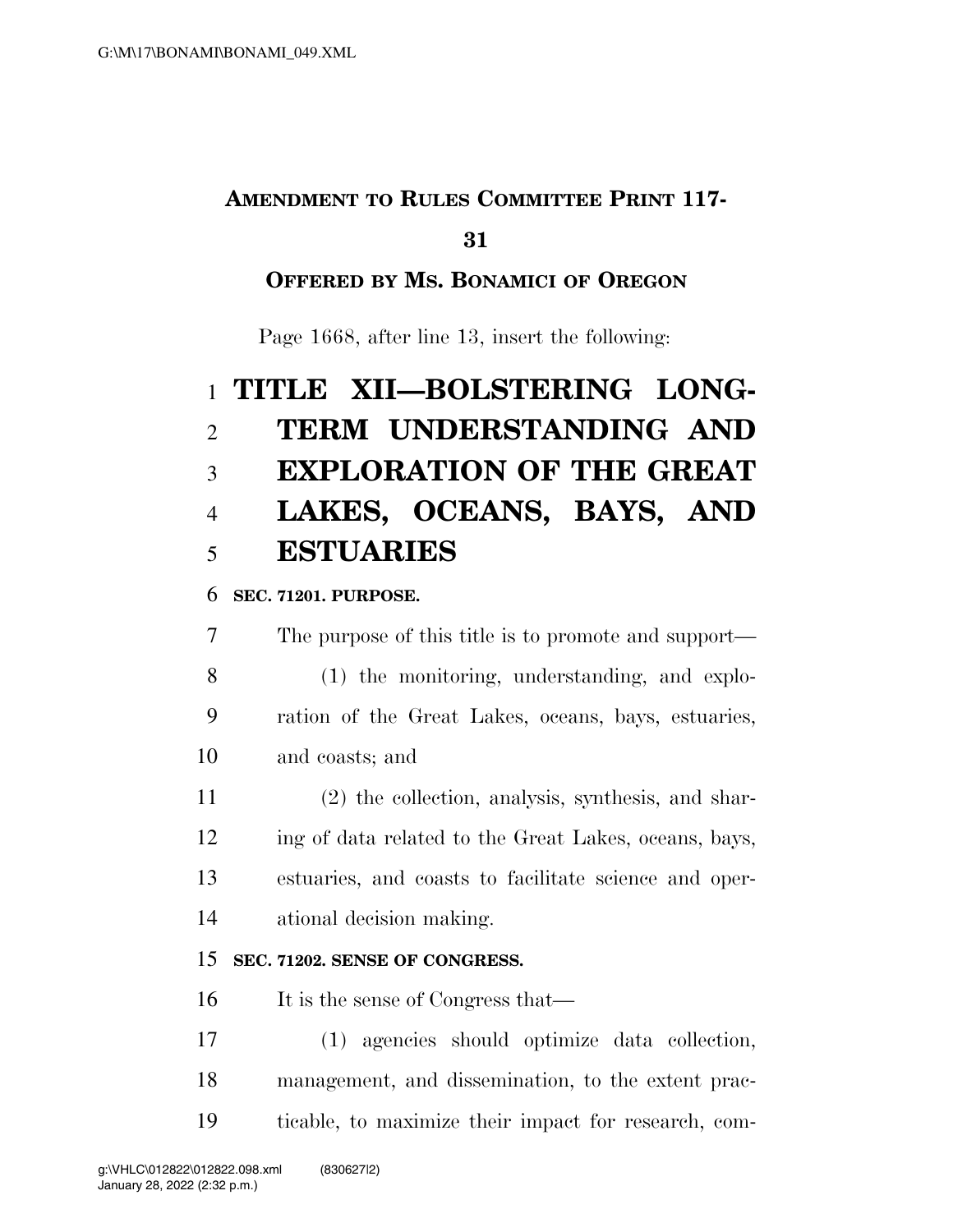$\mathfrak{D}$ 

 mercial, regulatory, and educational benefits and to foster innovation, scientific discoveries, the develop- ment of commercial products, and the development of sound policy with respect to the Great Lakes, oceans, bays, estuaries, and coasts;

 (2) agencies should consider current and future needs relating to supercomputing capacity, data storage capacity, and public access, address gaps in those areas, and coordinate across agencies as need-ed;

 (3) the United States is a leading member of the Intergovernmental Oceanographic Commission of the United Nations Educational, Scientific and Cul- tural Organization, a founding member of the Atlan- tic Ocean Research Alliance, and a key partner in developing the United Nations Decade of Ocean Science for Sustainable Development;

 (4) the Integrated Ocean Observing System and the Global Ocean Observing System are key assets and networks that bolster understanding of the ma-21 rine environment;

 (5) the National Oceanographic Partnership Program is a meaningful venue for collaboration and coordination among Federal agencies, scientists, and ocean users;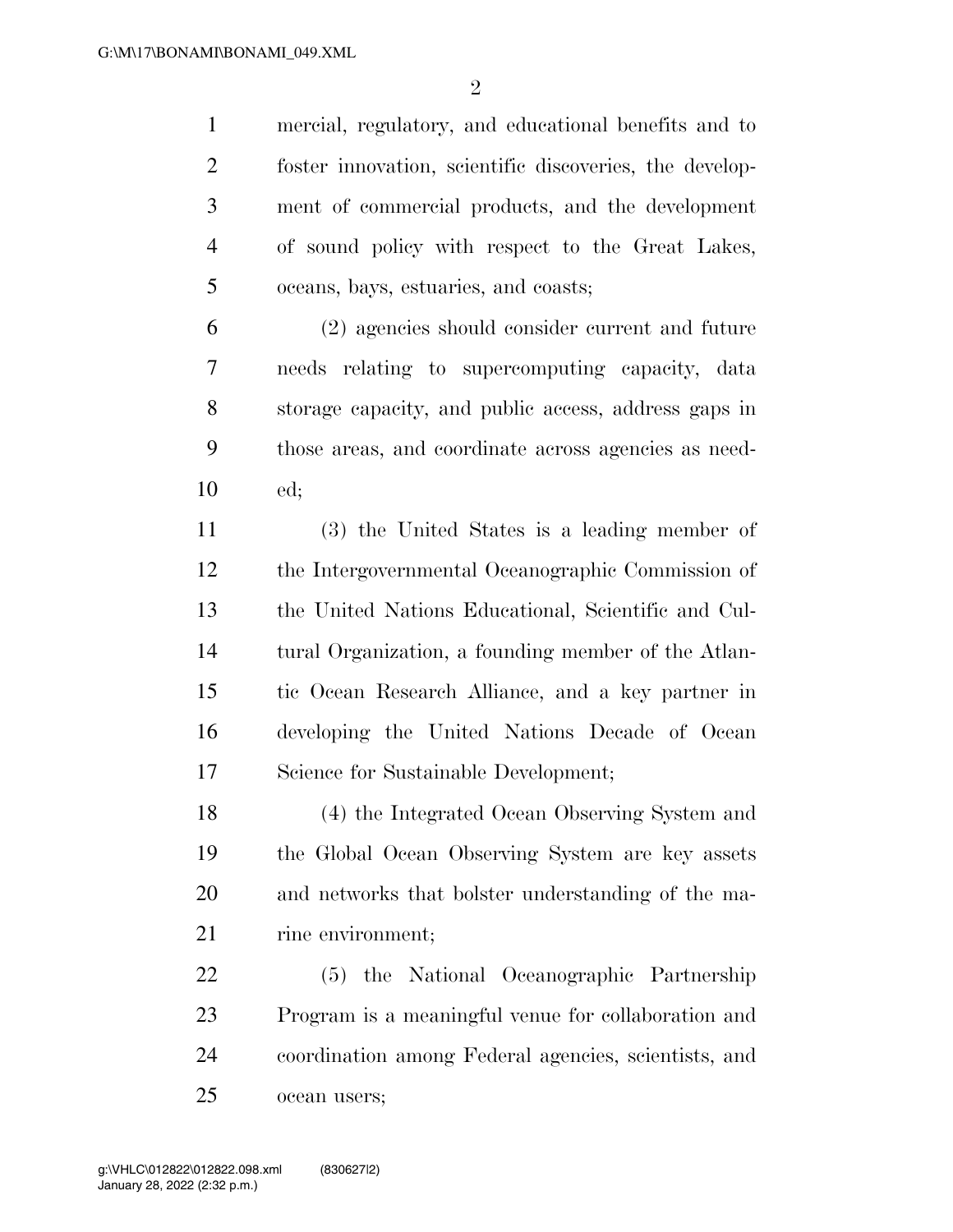(6) the National Centers for Environmental In- formation of the National Oceanic and Atmospheric Administration should be looked to by other Federal agencies as a primary, centralized repository for Federal ocean data;

 (7) the Marine Cadastre, a joint effort of the National Oceanic and Atmospheric Administration and the Bureau of Ocean Energy Management, pro- vides access to data and information for specific issues and activities in ocean resources management to meet the needs of offshore energy and planning efforts;

 (8) the regional associations of the Integrated Ocean Observing System, certified by the National Oceanic and Atmospheric Administration for the quality and reliability of their data, are important sources of observation information for the Great Lakes, oceans, bays, estuaries, and coasts; and

 (9) the Regional Ocean Partnerships and re- gional data portals, which provide publicly available tools such as maps, data, and other information to inform decisions and enhance marine development, should be supported by and viewed as collaborators with Federal agencies and ocean users.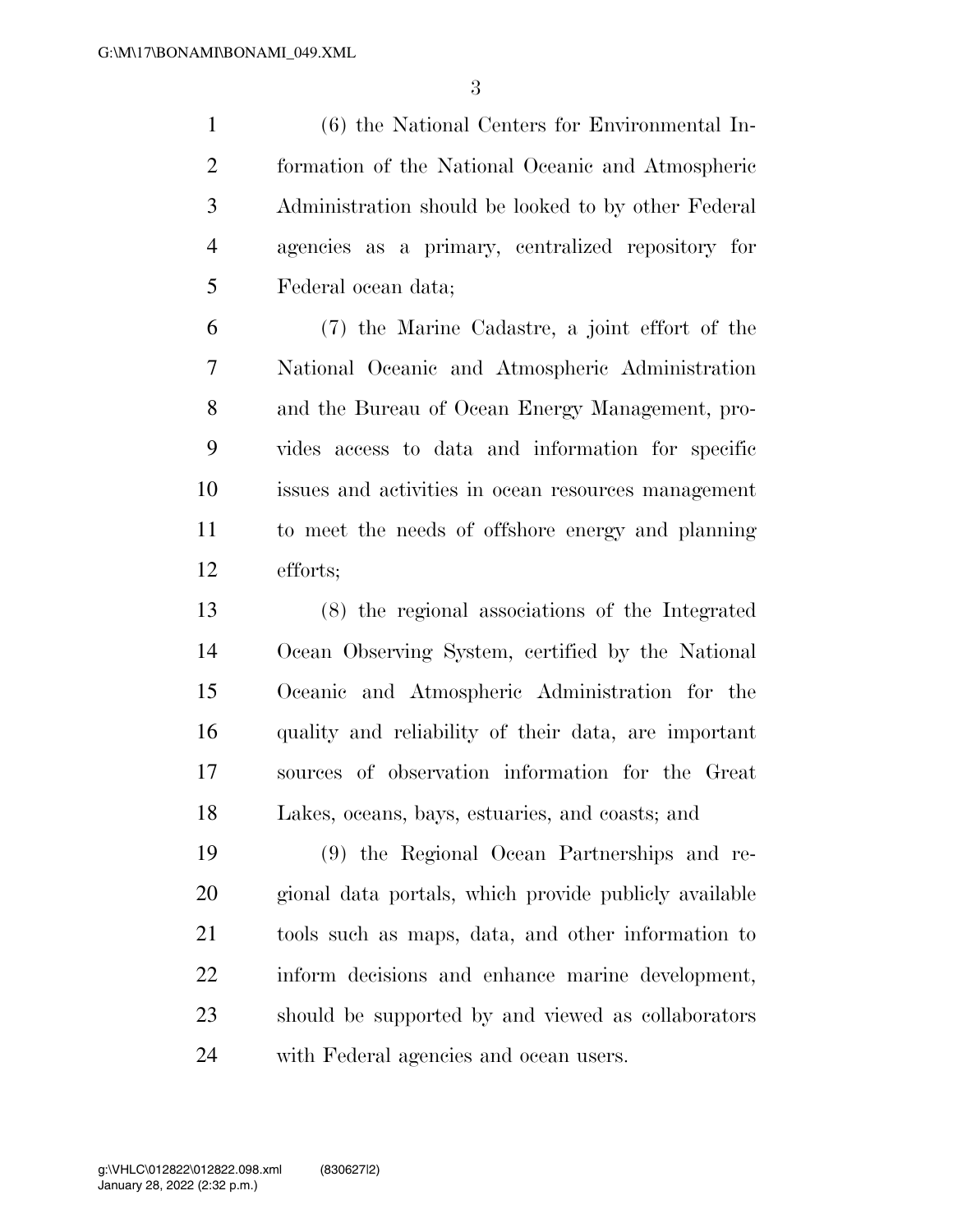#### **SEC. 71203. DEFINITION OF ADMINISTRATOR.**

 In this title, the term ''Administrator'' means the Under Secretary of Commerce for Oceans and Atmosphere in the Under Secretary's capacity as Administrator of the National Oceanic and Atmospheric Administration.

# **SEC. 71204. INCREASED COORDINATION AMONG AGENCIES**

## **WITH RESPECT TO DATA AND MONITORING.**

 (a) INTERAGENCY OCEAN OBSERVATION COM- MITTEE.—In addition to its responsibilities as of the date of the enactment of this Act, and in consultation with the associated advisory committee authorized by section 12304(d) of the Integrated Coastal and Ocean Observa- tion System Act of 2009 (33 U.S.C. 3603(d)), the Inter-agency Ocean Observation Committee shall—

 (1) work with international coordinating bodies, as necessary, to ensure robust, direct measurements of the Great Lakes, oceans, bays, estuaries, and coasts, including oceanographic data; and

 (2) support cross-agency and multi-platform synergy, by coordinating overlapping data collection by satellites, buoys, submarines, gliders, vessels, and other data collection vehicles and technologies.

 (b) FEDERAL GEOGRAPHIC DATA COMMITTEE.—In addition to its responsibilities as of the date of the enact-ment of this Act, and in consultation with the National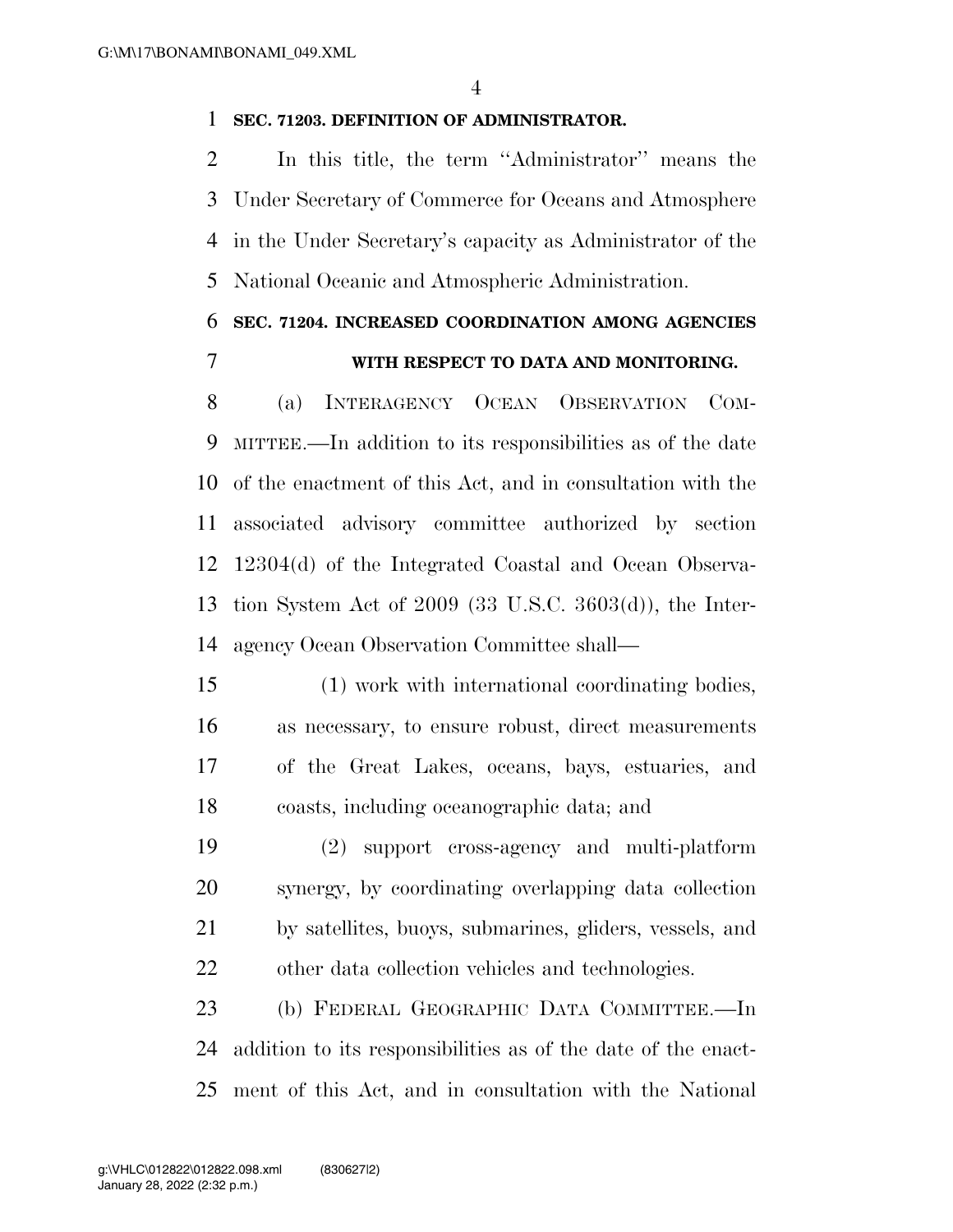Geospatial Advisory Committee, the Federal Geographic Data Committee shall—

 (1) work with international coordinating bodies, as necessary, to ensure robust, continuous measure- ments of the Great Lakes, oceans, bays, estuaries, and coasts, including satellite and geospatial data; and

 (2) support new and old data and metadata cer- tification, quality assurance, quality control, integra-tion, and archiving.

 (c) INTERAGENCY COMMITTEE ON OCEAN AND COASTAL MAPPING.—In addition to its responsibilities as of the date of the enactment of this Act, and in consulta- tion with its associated advisory panel authorized by sec- tion 12203(g) of the Ocean and Coastal Mapping Integra-16 tion Act  $(33 \text{ U.S.C. } 3502(g))$ , the Interagency Committee on Ocean and Coastal Mapping shall—

 (1) work with international coordinating bodies, as necessary, to ensure robust, continuous satellite and direct measurements of the Great Lakes, oceans, bays, estuaries, and coasts, including bathy-metric data; and

 (2) make recommendations on how to make data, metadata, and model output accessible to a broader public audience, including through geo-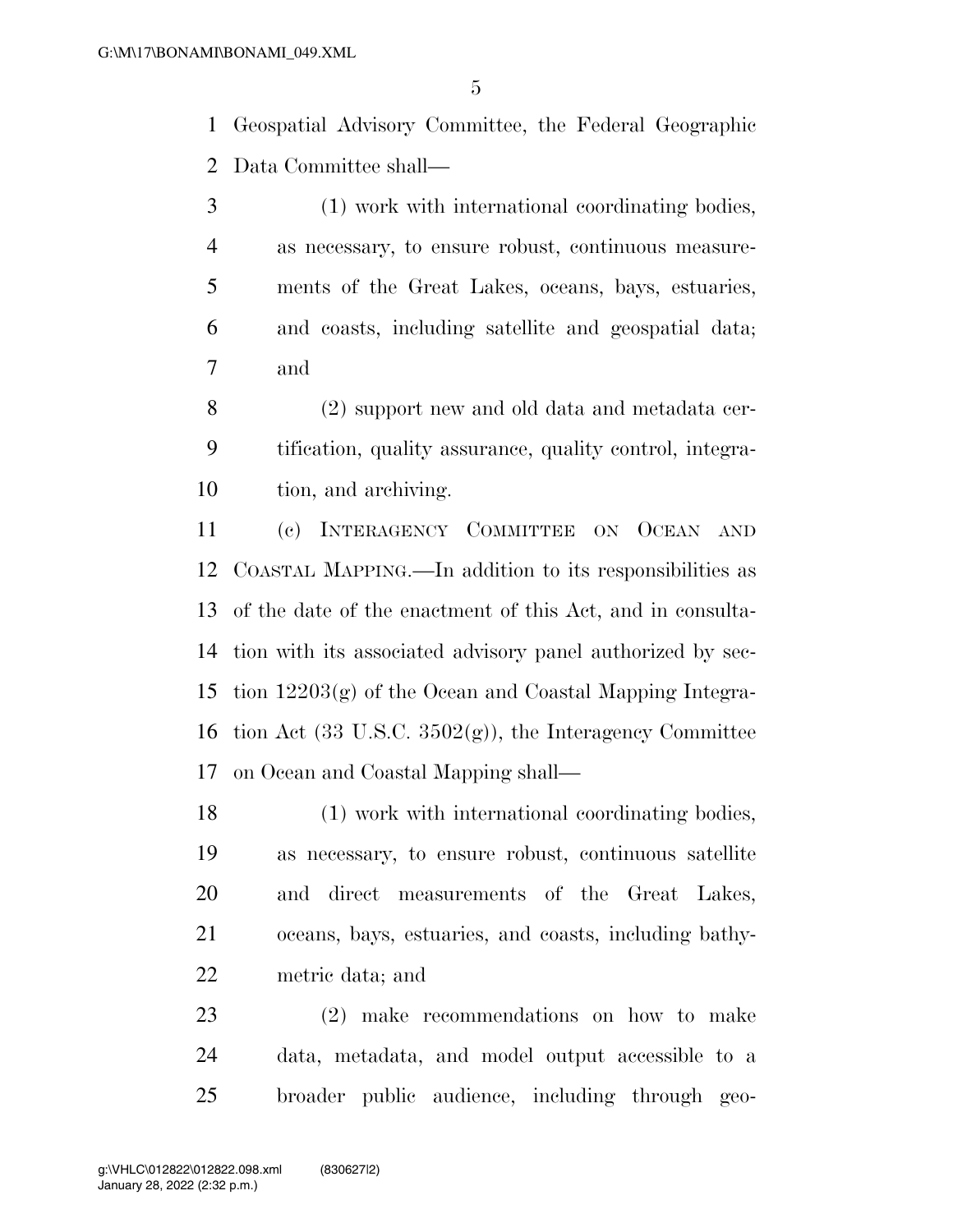| $\mathbf{1}$   | graphic information system layers, graphics, and          |
|----------------|-----------------------------------------------------------|
| $\overline{2}$ | other visuals.                                            |
| 3              | SEC. 71205. TECHNOLOGY INNOVATION TO COMBAT ILLE-         |
| 4              | GAL, UNREPORTED, AND UNREGULATED                          |
| 5              | FISHING.                                                  |
| 6              | (a) DEFINITIONS.—Section 3532 of the Maritime Se-         |
| 7              | curity and Fisheries Enforcement Act (16 U.S.C. 8001)     |
| 8              | is amended—                                               |
| 9              | (1) by redesignating paragraphs (6) through               |
| 10             | $(13)$ as paragraphs $(7)$ through $(14)$ , respectively; |
| 11             | and                                                       |
| 12             | $(2)$ by inserting after paragraph $(5)$ the fol-         |
| 13             | lowing:                                                   |
| 14             | $\cdot\cdot$ (6) INNOVATIVE TECHNOLOGIES.—The term        |
| 15             | 'innovative technologies' includes the following:         |
| 16             | "(A) Improved satellite imagery and track-                |
| 17             | ing.                                                      |
| 18             | "(B) Advanced electronic monitoring                       |
| 19             | equipment.                                                |
| 20             | "(C) Vessel location data.                                |
| 21             | "(D) Improved genetic, molecular, or other                |
| 22             | biological methods of tracking sources of sea-            |
| 23             | food.                                                     |
| 24             | "(E) Electronic catch documentation and                   |
| 25             | traceability.                                             |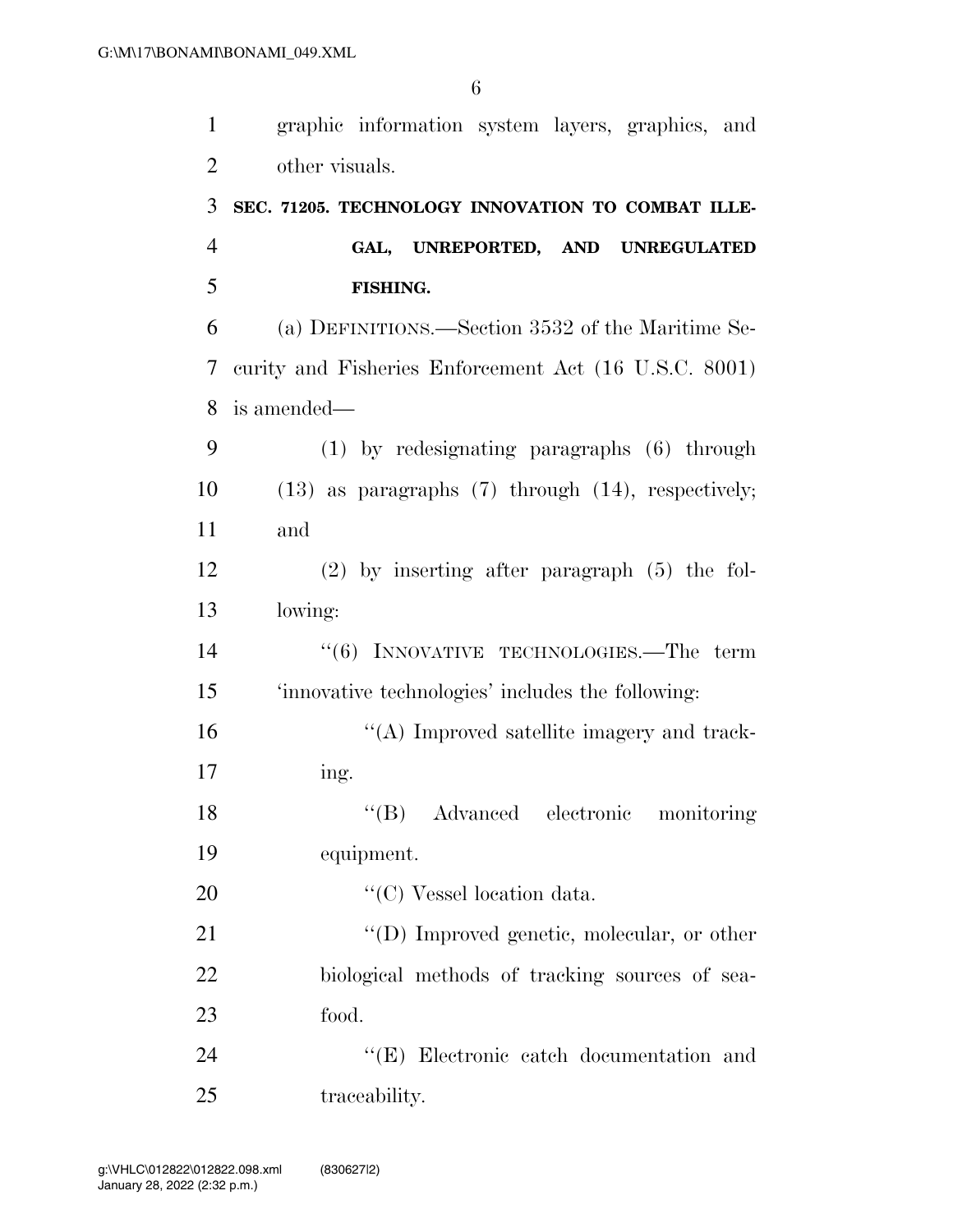| $\mathbf{1}$   | $\lq\lq(F)$ Such other technologies as the Ad-        |
|----------------|-------------------------------------------------------|
| 2              | ministrator of the National Oceanic and Atmos-        |
| 3              | pheric Administration considers appropriate.".        |
| $\overline{4}$ | (b) TECHNOLOGY PROGRAMS.—Section 3546 of the          |
| 5              | Maritime Security and Fisheries Enforcement Act (16)  |
| 6              | U.S.C. $8016$ ) is amended—                           |
| 7              | $(1)$ in paragraph $(3)$ , by striking "and" after    |
| 8              | the semicolon;                                        |
| 9              | $(2)$ in paragraph $(4)$ , by striking the period at  |
| 10             | the end and inserting "; and"; and                    |
| 11             | (3) by adding at the end the following:               |
| 12             | $\lq(5)$ coordinating the application of existing in- |
| 13             | novative technologies and the development of emerg-   |
| 14             | ing innovative technologies.".                        |
| 15             | SEC. 71206. WORKFORCE STUDY.                          |
| 16             | (a) IN GENERAL.—Section $303(a)$ of the America       |
| 17             | COMPETES Reauthorization Act of 2010 (33 U.S.C.       |
|                | $18\quad893c(a))$ is amended—                         |
| 19             | $(1)$ in the matter preceding paragraph $(1)$ , by    |
| 20             | striking "Secretary of Commerce" and inserting        |
| 21             | "Under Secretary of Commerce for Oceans and At-       |
| 22             | mosphere";                                            |
| 23             | $(2)$ in paragraph $(2)$ , by inserting ", skillsets, |
| 24             | or credentials" after "degrees";                      |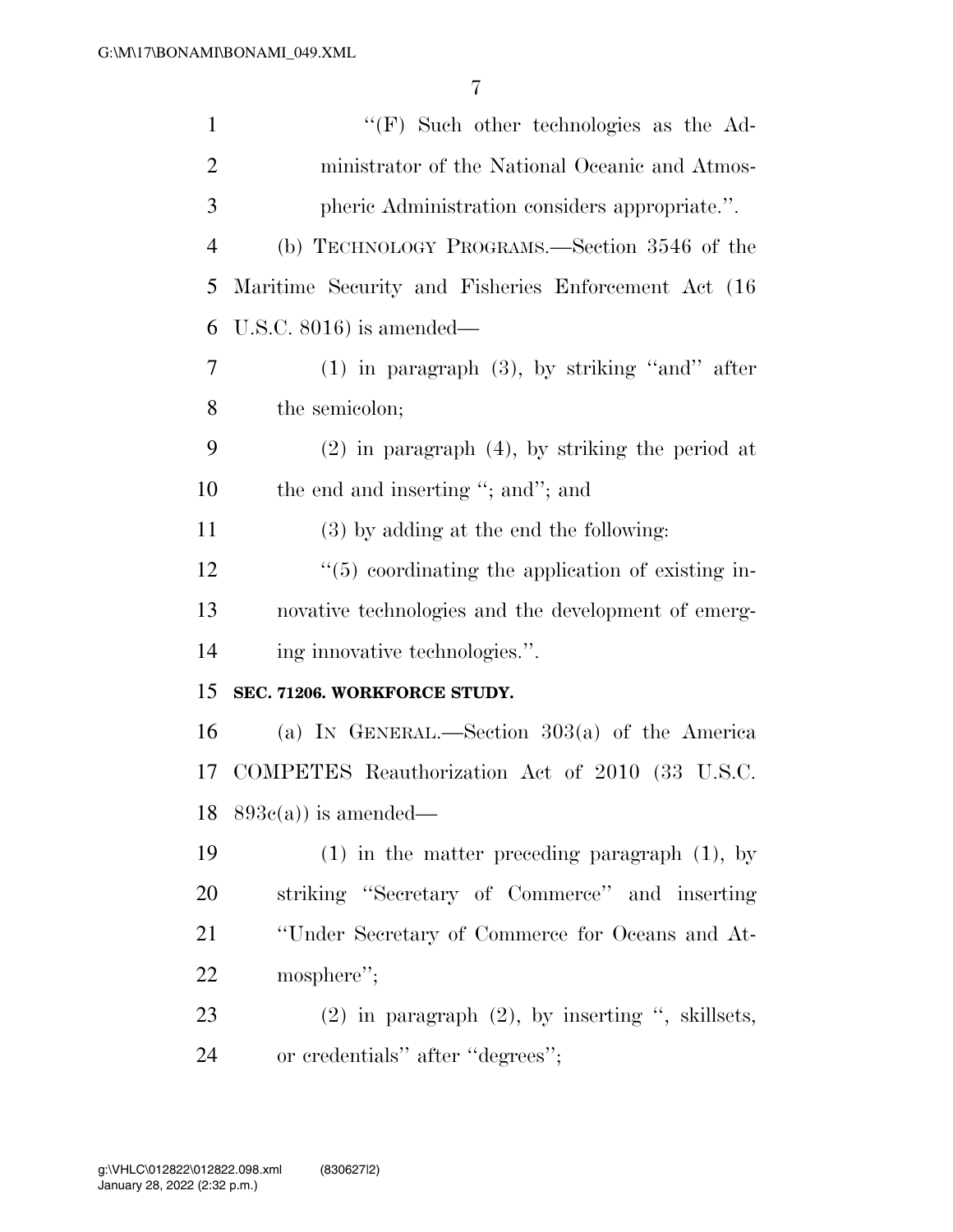| $\mathbf{1}$   | $(3)$ in paragraph $(3)$ , by inserting "or highly      |
|----------------|---------------------------------------------------------|
| $\overline{2}$ | qualified technical professionals and tradespeople"     |
| 3              | after "atmospheric scientists";                         |
| $\overline{4}$ | $(4)$ in paragraph $(4)$ , by inserting ", skillsets,   |
| 5              | or credentials" after "degrees";                        |
| 6              | $(5)$ in paragraph $(5)$ —                              |
| 7              | $(A)$ by striking "scientist"; and                      |
| 8              | $(B)$ by striking "; and inserting ",                   |
| 9              | observations, and monitoring;"                          |
| 10             | $(6)$ in paragraph $(6)$ , by striking "into Federal"   |
| 11             | and all that follows and inserting ", technical profes- |
| 12             | sionals, and tradespeople into Federal career posi-     |
| 13             | tions;"                                                 |
| 14             | (7) by redesignating paragraphs (2) through             |
| 15             | $(6)$ as paragraphs $(3)$ through $(7)$ , respectively; |
| 16             | $(8)$ by inserting after paragraph $(1)$ the fol-       |
| 17             | lowing:                                                 |
| 18             | $\lq(2)$ whether there is a shortage in the number      |
| 19             | of individuals with technical or trade-based skillsets  |
| 20             | or credentials suited to a career in oceanic and at-    |
| 21             | mospheric data collection, processing, satellite pro-   |
| <u>22</u>      | duction, or satellite operations;"; and                 |
| 23             | $(9)$ by adding at the end the following:               |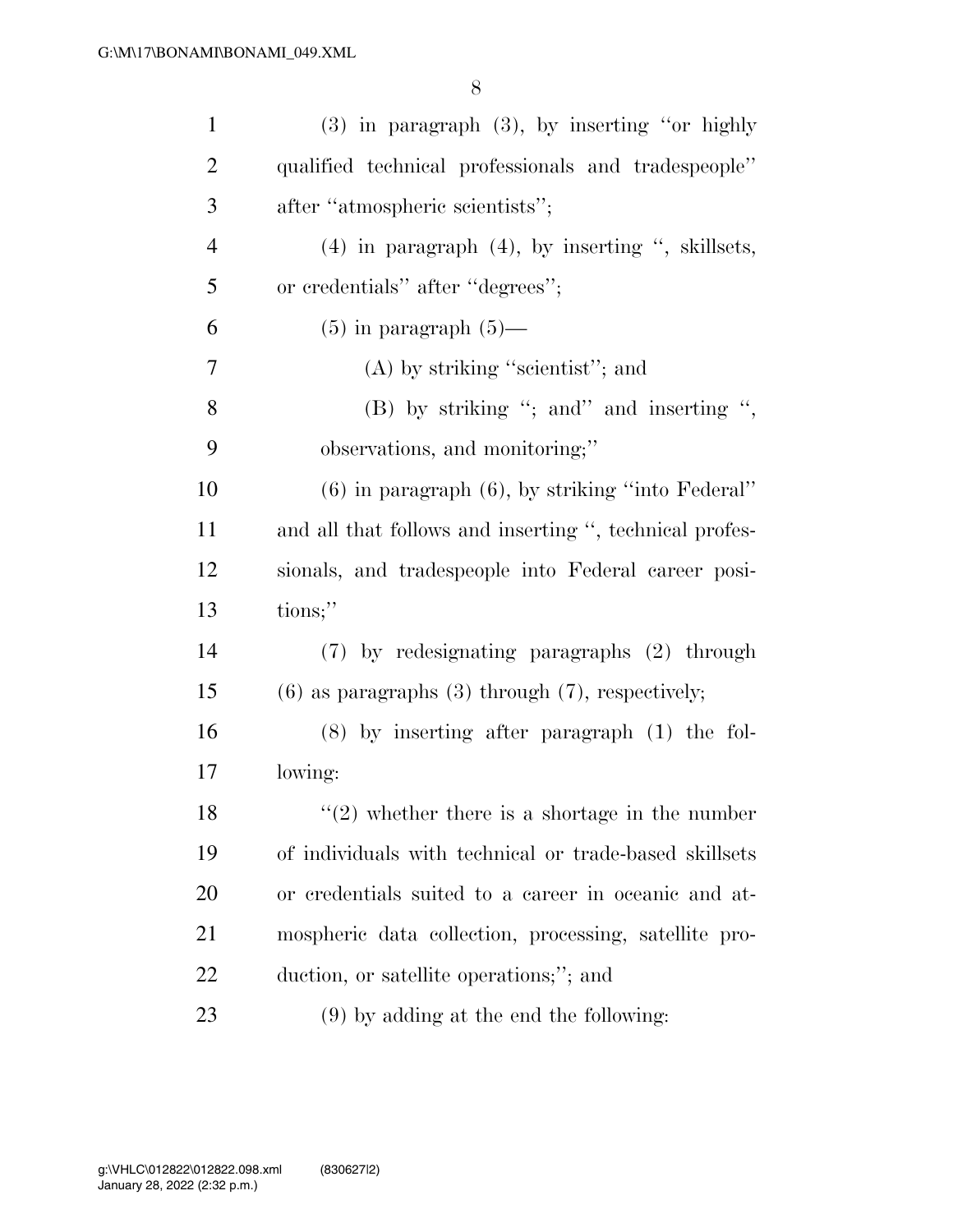| $\mathbf{1}$   | $\cdot$ (8) workforce diversity and actions the Fed-  |
|----------------|-------------------------------------------------------|
| $\overline{2}$ | eral Government can take to increase diversity in the |
| 3              | scientific workforce; and                             |
| $\overline{4}$ | $\lq(9)$ actions the Federal Government can take      |
| 5              | to shorten the hiring backlog for such workforce.".   |
| 6              | (b) COORDINATION.—Section $303(b)$ of such Act $(33)$ |
| 7              | U.S.C. $893c(b)$ is amended by striking "Secretary of |
| 8              | Commerce" and inserting "Under Secretary of Commerce" |
| 9              | for Oceans and Atmosphere".                           |
| 10             | (c) REPORT.—Section $303(c)$ of such Act (33 U.S.C.   |
| 11             | $893e(e)$ is amended—                                 |
| 12             | (1) by striking "the date of enactment of this        |
| 13             | Act" and inserting "the date of the enactment of the  |
| 14             | America COMPETES Act of 2022";                        |
| 15             | (2) by striking "Secretary of Commerce" and           |
| 16             | inserting "Under Secretary of Commerce for Oceans"    |
| 17             | and Atmosphere"; and                                  |
| 18             | (3) by striking "to each committee" and all           |
| 19             | that follows through "section 302 of this Act" and    |
| 20             | inserting "to the Committee on Commerce, Science,     |
| 21             | and Transportation of the Senate and the Com-         |
| 22             | mittee on Natural Resources and the Committee on      |
| 23             | Science, Space, and Technology of the House of        |
| 24             | Representatives".                                     |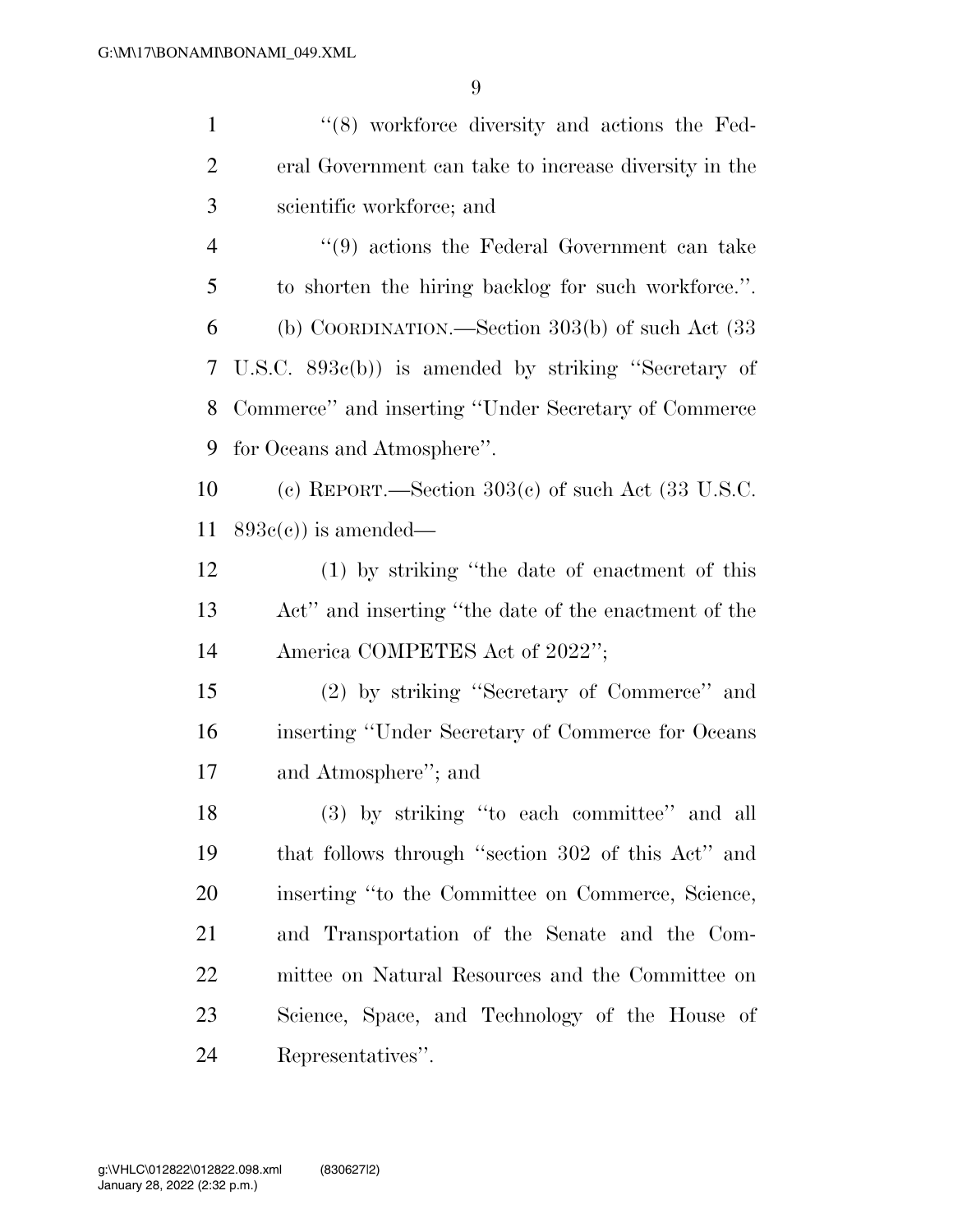(d) PROGRAM AND PLAN.—Section 303(d) of such Act (33 U.S.C. 893c(d)) is amended—

 (1) by striking ''Administrator of the National Oceanic and Atmospheric Administration'' and in- serting ''Under Secretary of Commerce for Oceans and Atmosphere''; and

 (2) by striking ''academic partners'' and all that follows and inserting ''academic partners.''.

 **SEC. 71207. ACCELERATING INNOVATION AT COOPERATIVE INSTITUTES.** 

 (a) FOCUS ON EMERGING TECHNOLOGIES.—The Ad- ministrator shall ensure that the goals of the Cooperative Institutes of the National Oceanic and Atmospheric Ad- ministration include focusing on advancing or applying emerging technologies, which may include—

 (1) applied uses and development of real-time and other advanced genetic technologies and applica- tions, including such technologies and applications that derive genetic material directly from environ- mental samples without any obvious signs of biologi-21 cal source material;

 (2) deployment of, and improvements to, the durability, maintenance, and other lifecycle concerns of advanced unmanned vehicles, regional small re-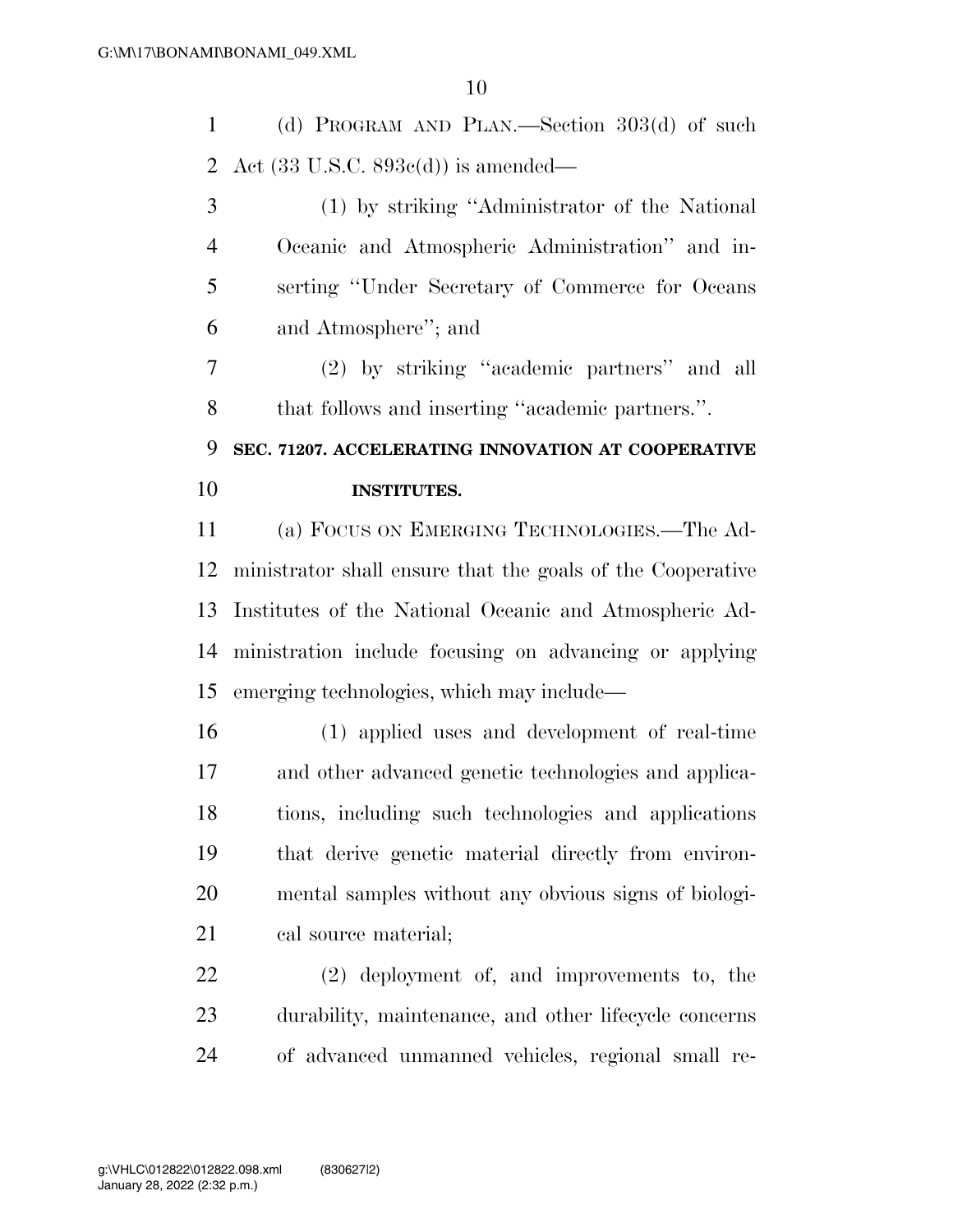search vessels, and other research vessels that sup- port and launch unmanned vehicles and sensors; and (3) supercomputing and big data management, including data collected through electronic moni-toring and remote sensing.

 (b) DATA SHARING.—Each Cooperative Institute shall ensure that data collected from the work of the insti- tute, other than classified, confidential, or proprietary data, are archived and made publicly accessible.

 (c) COORDINATION WITH OTHER PROGRAMS.—The Cooperative Institutes shall work with the Interagency Ocean Observation Committee, the regional associations of the Integrated Ocean Observing System, and other ocean observing programs to coordinate technology needs and the transition of new technologies from research to operations.

# **SEC. 71208. OCEAN INNOVATION PRIZE AND PRIORITIZATION.**

 (a) OCEAN INNOVATIVE PRIZES.—Not later than 4 years after the date of the enactment of this Act, and under the authority provided by section 24 of the Steven- son-Wydler Technology Innovation Act of 1980 (15 U.S.C. 3719), the Administrator, in consultation with the heads of relevant Federal agencies, including the Secretary of Defense, and in conjunction with nongovernmental part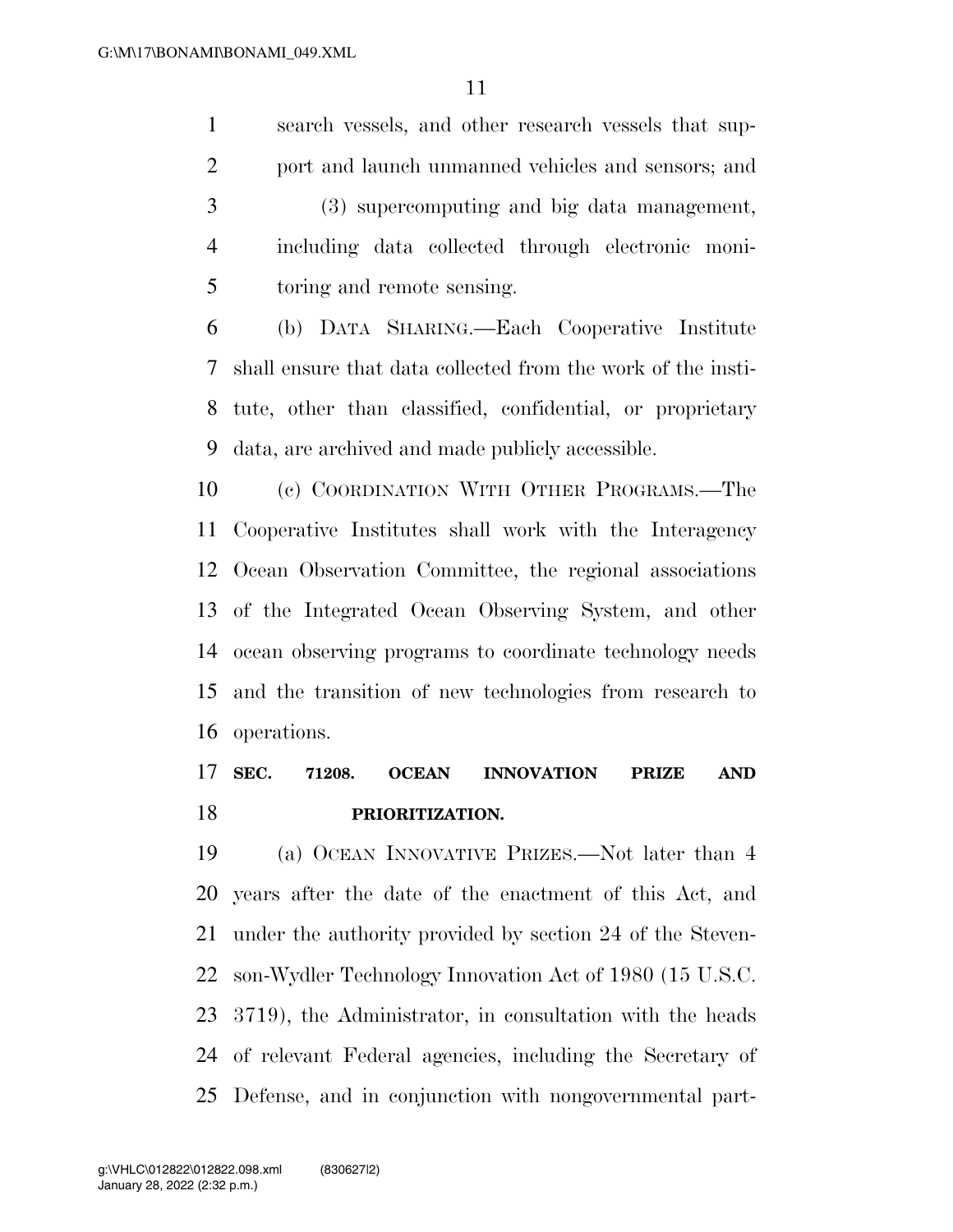ners, as appropriate and at the discretion of the Adminis- trator, shall establish at least one Ocean Innovation Prize to catalyze the rapid development and deployment of data collection and monitoring technology related to the Great Lakes, oceans, bays, estuaries, and coasts in at least one of the areas specified in subsection (b).

 (b) AREAS.—The areas specified in this subsection are the following:

 (1) Improved eDNA analytics and deployment with autonomous vehicles.

 (2) Plastic pollution detection, quantification, and mitigation, including with respect to used fish- ing gear and tracking technologies to reduce or eliminate bycatch.

 (3) Advanced satellite data and other advanced technology for improving scientific assessment.

 (4) New stock assessment methods using sat-ellite data or other advanced technologies.

 (5) Advanced electronic fisheries monitoring equipment and data analysis tools, including im- proved fish species recognition software, confidential data management, data analysis and visualization, and storage of electronic reports, imagery, location information, and other data.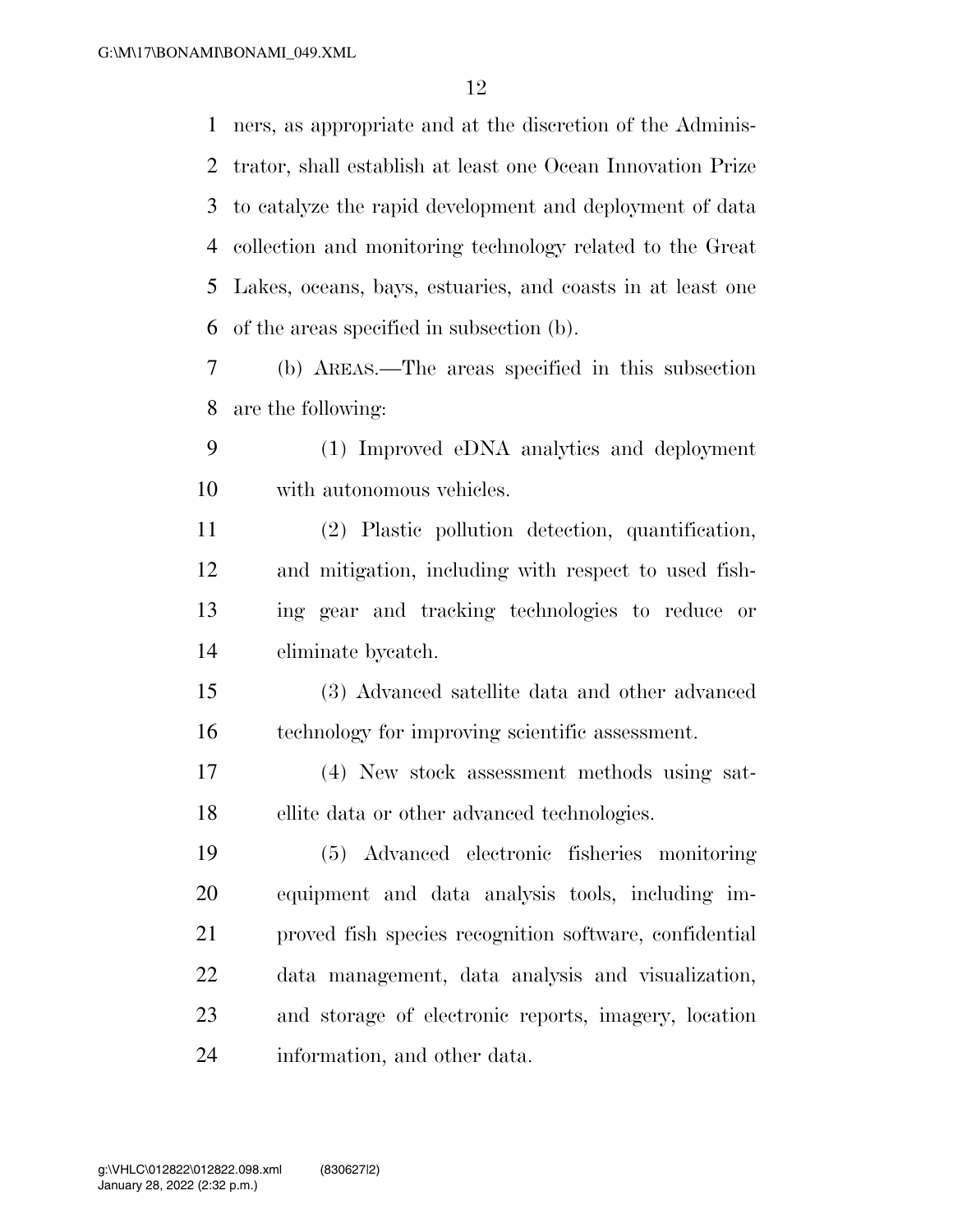| $\mathbf{1}$   | (6) Autonomous and other advanced surface ve-          |
|----------------|--------------------------------------------------------|
| $\overline{2}$ | hicles, underwater vehicles, or airborne platforms for |
| 3              | data collection and monitoring.                        |
| $\overline{4}$ | (7) Artificial intelligence and machine learning       |
| 5              | applications for data collection and monitoring re-    |
| 6              | lated to the Great Lakes, oceans, bays, estuaries,     |
| 7              | and coasts.                                            |
| 8              | (8) Coral reef ecosystem monitoring.                   |
| 9              | (9) Electronic equipment, chemical or biological       |
| 10             | sensors, data analysis tools, and platforms to iden-   |
| 11             | tify and fill gaps in robust and shared continuous     |
| 12             | data related to the Great Lakes, oceans, bays, estu-   |
| 13             | aries, and coasts to inform global earth system mod-   |
| 14             | els.                                                   |
| 15             | (10) Means for protecting aquatic life from in-        |
| 16             | jury or other ill effects caused, in whole or in part, |
| 17             | by monitoring or exploration activities.               |
| 18             | (11) Discovery and dissemination of data re-           |
| 19             | lated to the Great Lakes, oceans, bays, estuaries,     |
| 20             | and coasts.                                            |
| 21             | (12) Water quality monitoring, including im-           |
| 22             | proved detection and prediction of harmful algal       |
| 23             | blooms and pollution.                                  |
| 24             | (13) Enhancing blue carbon sequestration and           |
| 25             | other ocean acidification mitigation opportunities.    |
|                |                                                        |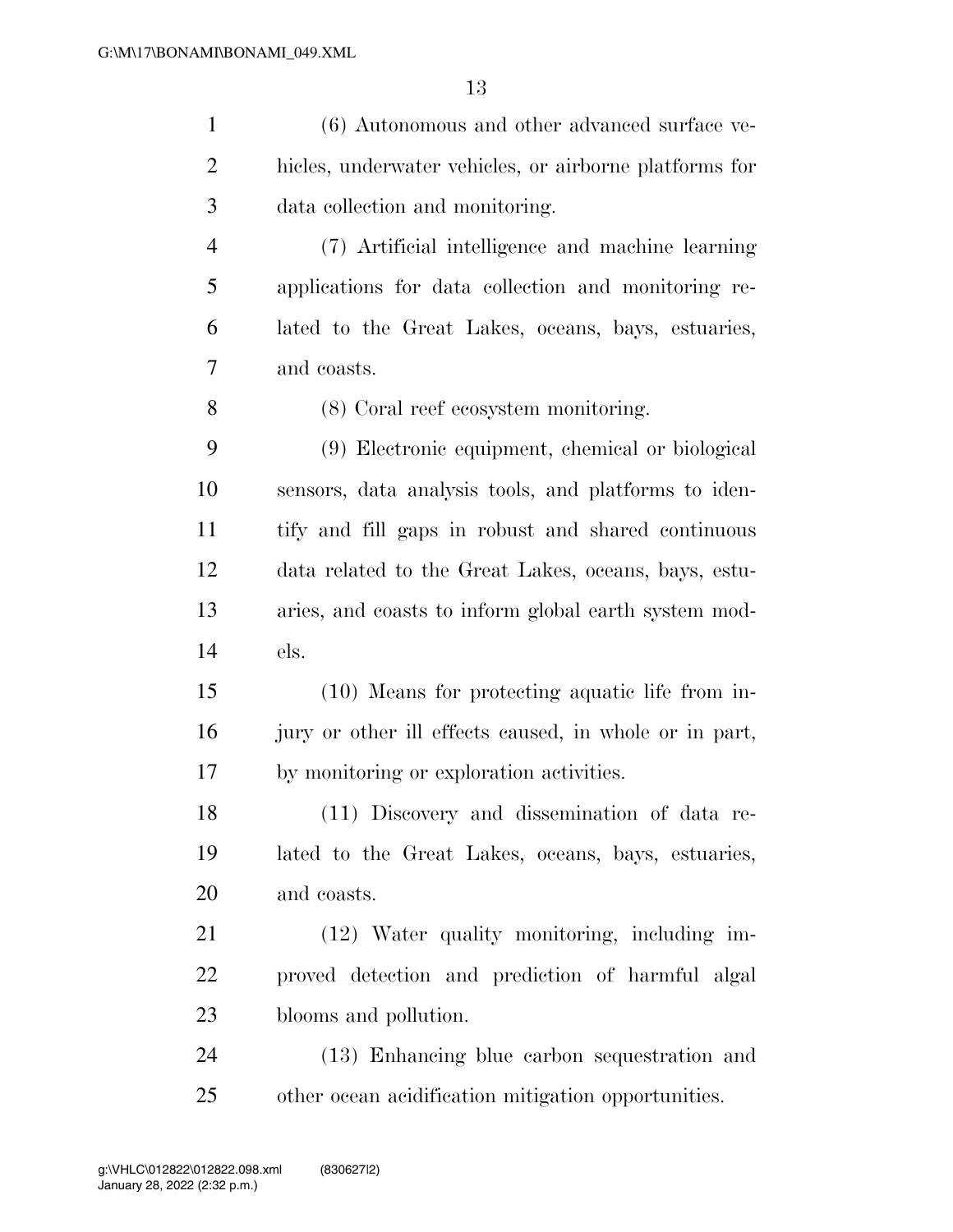(14) Such other areas as may be identified by the Administrator.

 (c) PRIORITIZATION OF PROPOSALS.—In selecting re- cipients of Small Business Innovation Research (SBIR) and Small Business Technology Transfer (STTR) solicita- tions and interagency grants for ocean innovation, includ- ing the National Oceanographic Partnership Program, the Administrator shall prioritize proposals for fiscal years 2023 and 2024 that address at least one of the areas spec-ified in subsection (b).

#### **SEC. 71209. REAUTHORIZATION OF NOAA PROGRAMS.**

 Section 306 of the Hydrographic Services Improve-ment Act of 1998 (33 U.S.C. 892d) is amended—

 (1) in paragraph (1), by striking ''\$70,814,000 for each of fiscal years 2019 through 2023'' and in- serting ''\$71,000,000 for each of fiscal years 2023 through 2026'';

 (2) in paragraph (2), by striking ''\$25,000,000 for each of fiscal years 2019 through 2023'' and in- serting ''\$34,000,000 for each of fiscal years 2023 through 2026'';

 (3) in paragraph (3), by striking ''\$29,932,000 for each of fiscal years 2019 through 2023'' and in- serting ''\$38,000,000 for each of fiscal years 2023 through 2026'';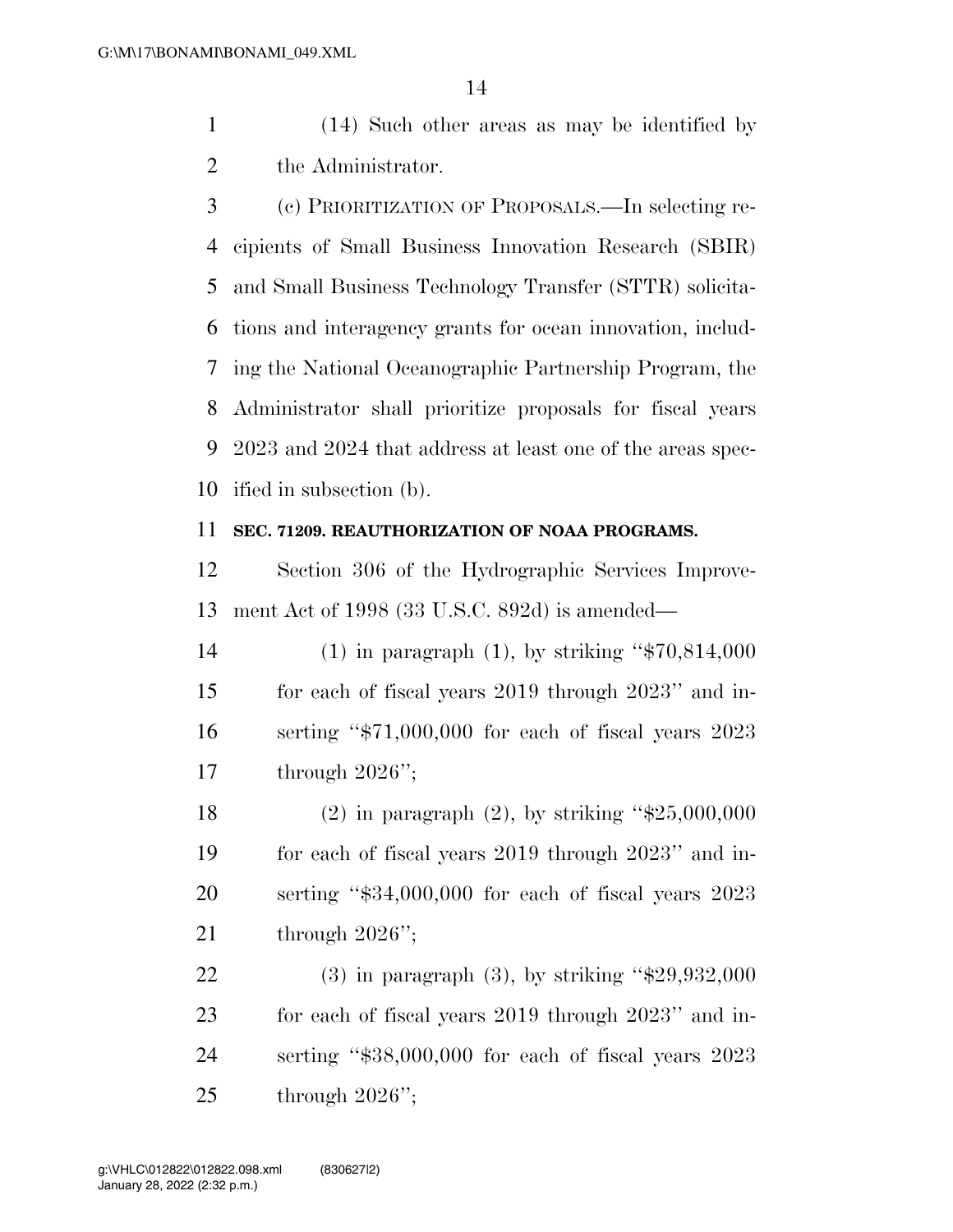(4) in paragraph (4), by striking ''\$26,800,000 for each of fiscal years 2019 through 2023'' and in- serting ''\$45,000,000 for each of fiscal years 2023 through 2026''; and

5 (5) in paragraph (5), by striking " $$30,564,000$  for each of fiscal years 2019 through 2023'' and in- serting ''\$35,000,000 for each of fiscal years 2023 through 2026''.

### **SEC. 71210. BLUE ECONOMY VALUATION.**

 (a) MEASUREMENT OF BLUE ECONOMY INDUS- TRIES.—The Administrator, the Director of the Bureau of Economic Analysis, the Commissioner of the Bureau of Labor Statistics, the Secretary of the Treasury, and the heads of other relevant Federal agencies, shall prioritize the collection, aggregation, and analysis of data to measure the value and impact of industries related to the Great Lakes, oceans, bays, estuaries, and coasts on the economy of the United States, including living re- sources, marine construction, marine transportation, off- shore mineral extraction, ship and boat building, tourism, recreation, subsistence, and such other industries the Ad- ministrator considers appropriate (known as ''Blue Econ-omy'' industries).

 (b) COLLABORATION.—In carrying out subsection (a), the Administrator shall—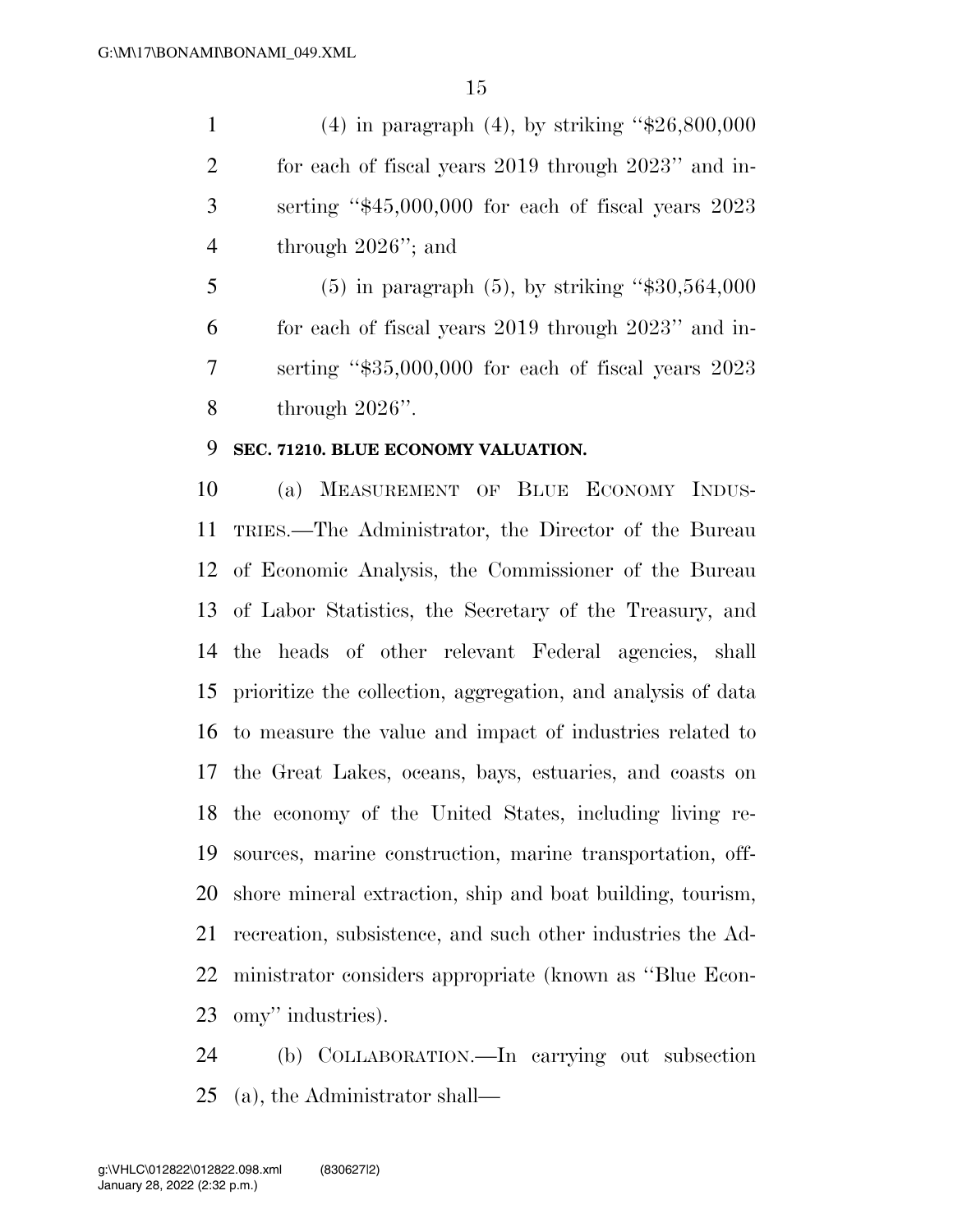(1) work with the Director of the Bureau of Economic Analysis and the heads of other relevant Federal agencies to develop a Coastal and Ocean Economy Satellite Account that includes national and State-level statistics to measure the contribution of the Great Lakes, oceans, bays, estuaries, and coasts to the overall economy of the United States; and

 (2) collaborate with national and international organizations and governments to promote consist- ency of methods, measurements, and definitions to ensure comparability of results between countries.

 (c) REPORT.—Not less frequently than once every 2 years, the Administrator, in consultation with the Director of the Bureau of Economic Analysis, the Commissioner of the Bureau of Labor Statistics, the Secretary of the Treasury, and the heads of other relevant Federal agen-cies, shall publish a report that—

 (1) defines the Blue Economy, in coordination with Tribal governments, academia, industry, non- governmental organizations, and other relevant ex-perts;

 (2) makes recommendations for updating North American Industry Classification System (NAICS) reporting codes to reflect the Blue Economy; and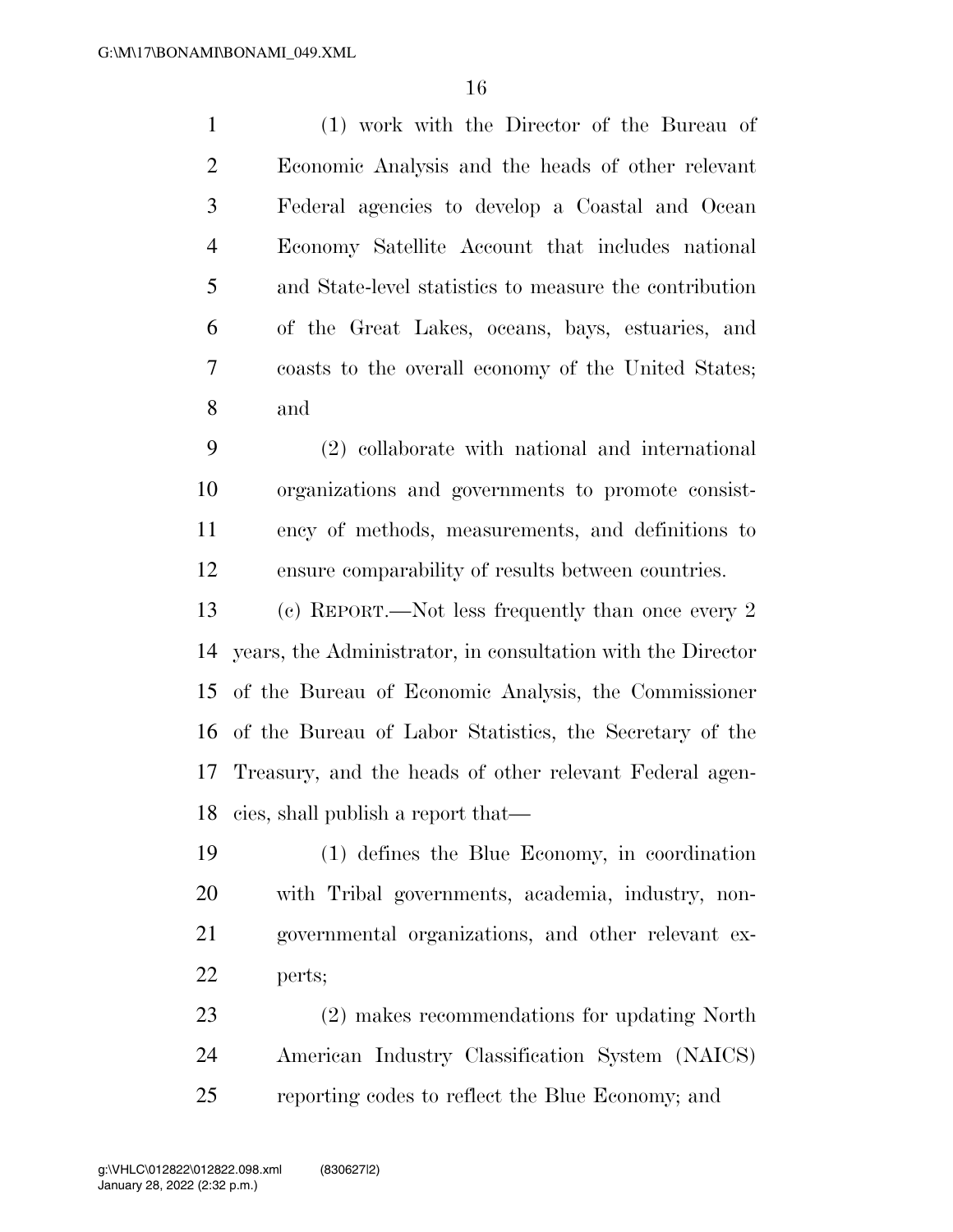| $\mathbf{1}$   | (3) provides a comprehensive estimate of the          |
|----------------|-------------------------------------------------------|
| $\overline{2}$ | value and impact of the Blue Economy with respect     |
| 3              | to each State and territory of the United States, in- |
| $\overline{4}$ | $cluding$ —                                           |
| 5              | $(A)$ the value and impact of —                       |
| 6              | (i) economic activities that are de-                  |
| 7              | pendent upon the resources of the Great               |
| 8              | Lakes, oceans, bays, estuaries, and coasts;           |
| 9              | (ii) the population and demographic                   |
| 10             | characteristics of the population along the           |
| 11             | coasts;                                               |
| 12             | (iii) port and shoreline infrastructure;              |
| 13             | (iv) the volume and value of cargo                    |
| 14             | shipped by sea or across the Great Lakes;             |
| 15             | and                                                   |
| 16             | data collected from the Great<br>(v)                  |
| 17             | Lakes, oceans, bays, estuaries, and coasts,           |
| 18             | including such data collected by businesses           |
| 19             | that purchase and commodify the data, in-             |
| 20             | cluding weather prediction and seasonal               |
| 21             | agricultural forecasting; and                         |
| 22             | (B) to the extent possible, the qualified             |
| 23             | value and impact of the natural capital of the        |
| 24             | Great Lakes, oceans, bays, estuaries, and coasts      |
| 25             | with respect to tourism, recreation, natural re-      |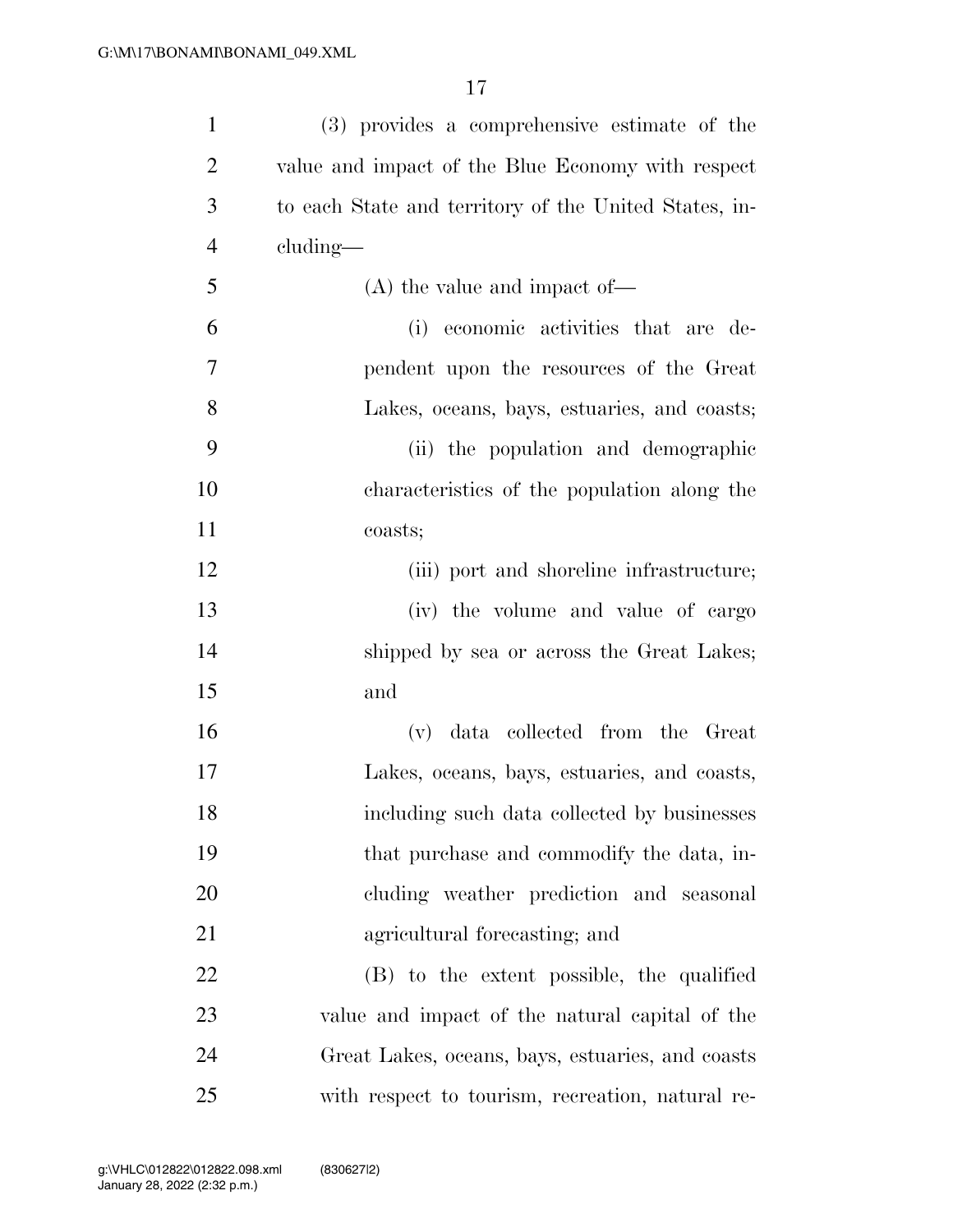sources, and cultural heritage, including other 2 indirect values.

# **SEC. 71211. ADVANCED RESEARCH PROJECTS AGENCY– OCEANS.**

 (a) AGREEMENT.—Not later than 45 days after the date of the enactment of this Act, the Administrator shall seek to enter into an agreement with the National Acad- emy of Sciences to conduct the comprehensive assessment under subsection (b).

(b) COMPREHENSIVE ASSESSMENT.—

 (1) IN GENERAL.—Under an agreement be- tween the Administrator and the National Academy of Sciences under this section, the National Acad- emy of Sciences shall conduct a comprehensive as- sessment of the need for and feasibility of estab- lishing an Advanced Research Projects Agency– Oceans (ARPA–O) that operates in coordination with and with nonduplication of existing Federal oceanic research programs, including programs of the Office of Oceanic and Atmospheric Research of the National Oceanic and Atmospheric Administra-tion.

 (2) ELEMENTS.—The comprehensive assess- ment carried out pursuant to paragraph (1) shall in-clude—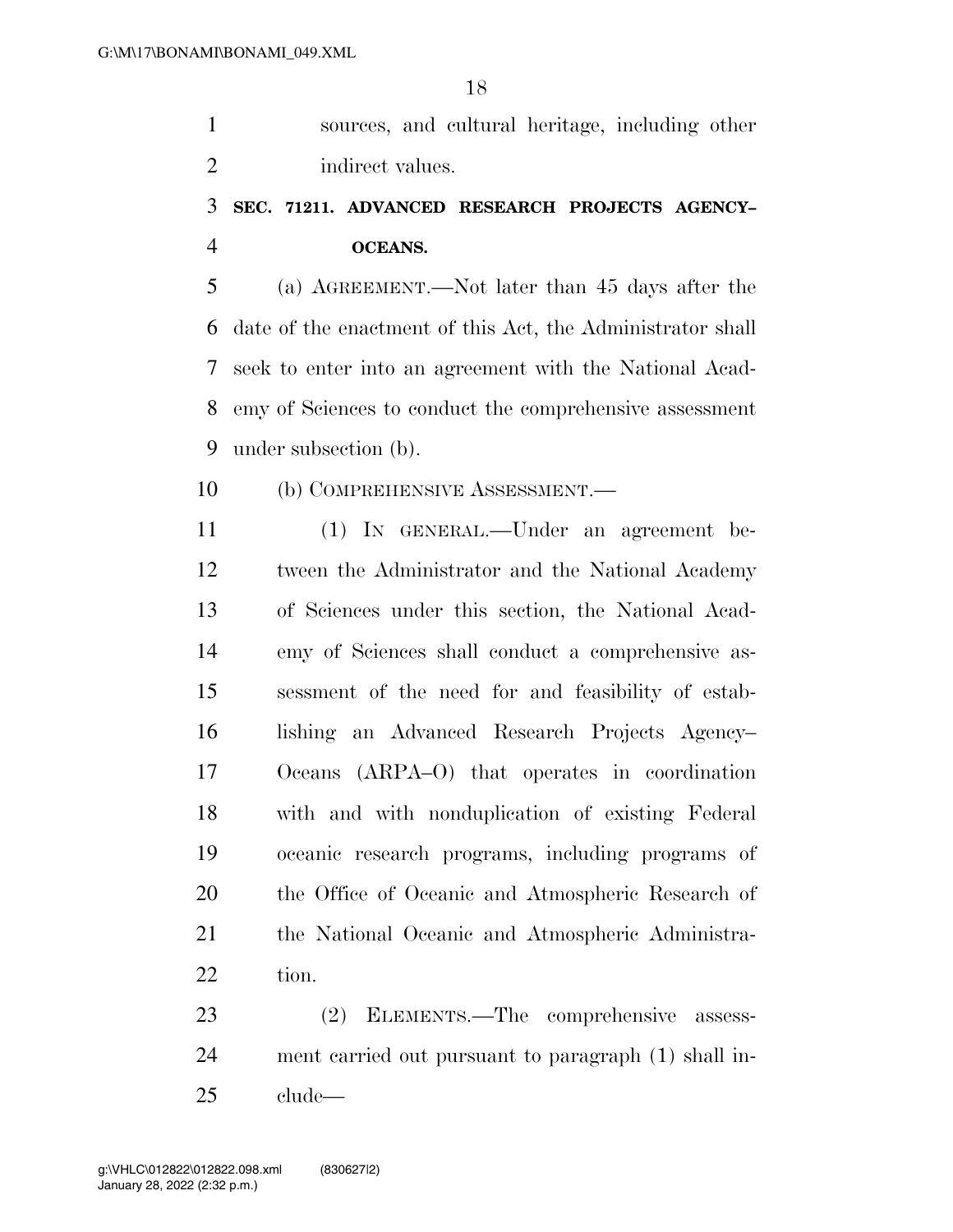| $\mathbf{1}$   | $(A)$ an assessment of how an ARPA-O            |
|----------------|-------------------------------------------------|
| $\overline{2}$ | could help overcome the long-term and high-risk |
| 3              | technological barriers in the development of    |
| $\overline{4}$ | ocean technologies, with the goal of enhancing  |
| 5              | the economic, ecological, and national security |
| 6              | of the United States through the rapid develop- |
| $\overline{7}$ | ment of technologies that result in—            |
| 8              | improved data collection, moni-<br>(i)          |
| 9              | toring, and prediction of the ocean environ-    |
| 10             | ment, including sea ice conditions;             |
| 11             | (ii) overcoming barriers to the appli-          |
| 12             | cation of new and improved technologies,        |
| 13             | such as high costs and scale of operational     |
| 14             | missions;                                       |
| 15             | (iii) improved management practices             |
| 16             | for protecting ecological sustainability;       |
| 17             | (iv) improved national security capac-          |
| 18             | ity;                                            |
| 19             | (v) improved technology for fishery             |
| 20             | population assessments;                         |
| 21             | (vi) expedited processes between and            |
| 22             | among Federal agencies to successfully          |
| 23             | identify, transition, and coordinate<br>re-     |
| 24             | search and development output to oper-          |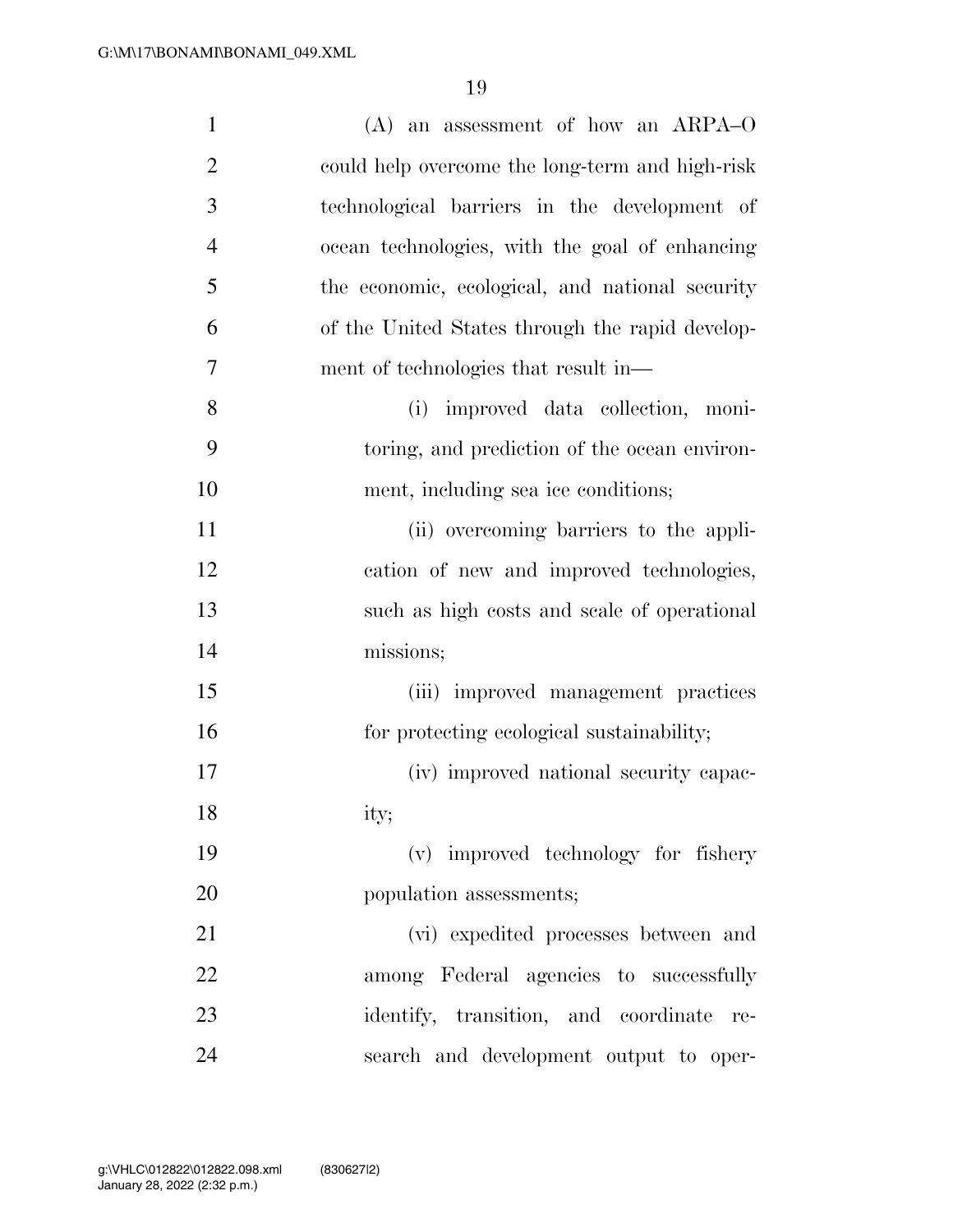| $\mathbf{1}$   | ations, applications, commercialization, and |
|----------------|----------------------------------------------|
| $\overline{2}$ | other uses; and                              |
| 3              | (vii) ensuring that the United States        |
| $\overline{4}$ | maintains a technological lead in devel-     |
| 5              | oping and deploying advanced ocean tech-     |
| 6              | nologies;                                    |
| $\overline{7}$ | (B) an evaluation of the organizational      |
| 8              | structures under which an ARPA-O could be    |
| 9              | organized, which takes into account—         |
| 10             | (i) best practices for new research          |
| 11             | programs;                                    |
| 12             | (ii) consolidation and reorganization        |
| 13             | of existing Federal oceanic programs to ef-  |
| 14             | fectuate coordination and nonduplication of  |
| 15             | such programs;                               |
| 16             | (iii) metrics and approaches for peri-       |
| 17             | odic program evaluation;                     |
| 18             | (iv) capacity to fund and manage ex-         |
| 19             | ternal research awards; and                  |
| 20             | (v) options for oversight of the activ-      |
| 21             | ity through a Federal agency, an inter-      |
| 22             | agency organization, nongovernmental or-     |
| 23             | ganization, or other institutional arrange-  |
| 24             | ment; and                                    |